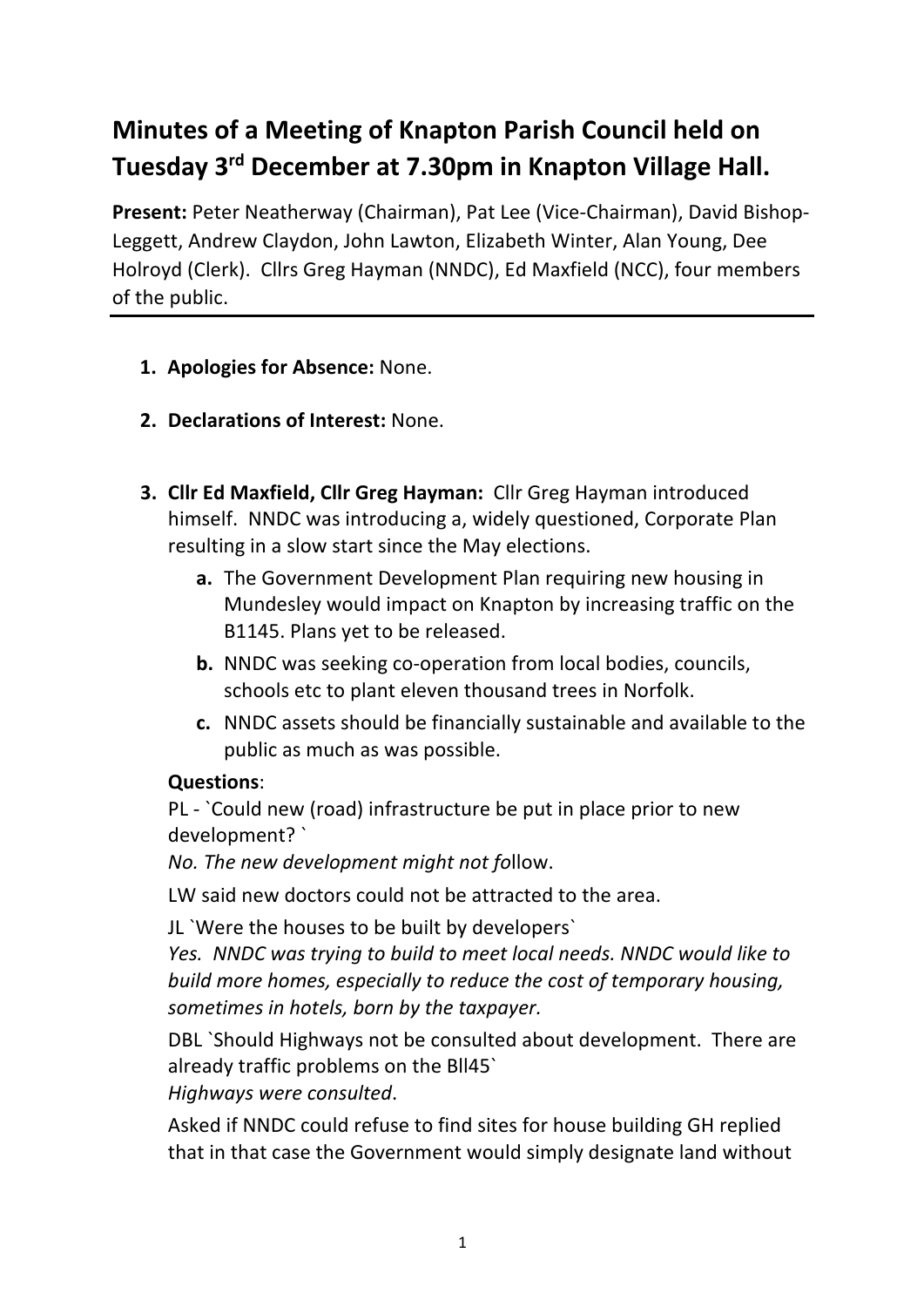any local consultation. New housing was currently aimed at areas with better transport, i.e. North Walsham.

PN. `We are looking to get local traffic control, can the PC expect NNDC support?`

*Highways are NCC*.

PL `Was the Land off School Close sold to VHT at current market price? ` *This was before GH was elected. Any such money would be ring fenced for future housing needs*. `

AY `What is the tree planting plan, trees planted in Knapton had subsequently been cut down for development`

*NNDC needs co-operation to locate suitable tree planting areas. Highways Allotments (shown on a NNDC interactive map), would be suitable. Any new planting would have to have a watering system in place.*

JL `Would there be funding for trees and hedgerows? ` *Hedgerows were not currently included in the current scheme. Some trees might be available*.

**Cllr Ed Maxfield:** EM had sent his report ahead of the meeting he added:

- a. People should question their new MP, when in place, about GP recruitment.
- b. EM was trying to get NCC to take a more strategic position in local traffic problems, particularly in villages. Currently any input resulted from the number of incidents recorded.
- c. NCC has a legal responsibility to ensure enough school places. New housing could lead to temporary increase of space in existing schools, before new ones were built.
- d. PN asked whether there could be funding for local schemes to slow traffic. Cost of five schemes wished for in Knapton would be about eighteen thousand pounds. EM, only the existing fund. Possibly some money for village gates. EM would meet PN to discuss further. DH to arrange.
- e. A Full Council Meeting had discussed the new environmental policy, including tree planting. Boundaries were to be altered to try to get roughly the same number of voters in each ward. Comments can be made up to mid-February.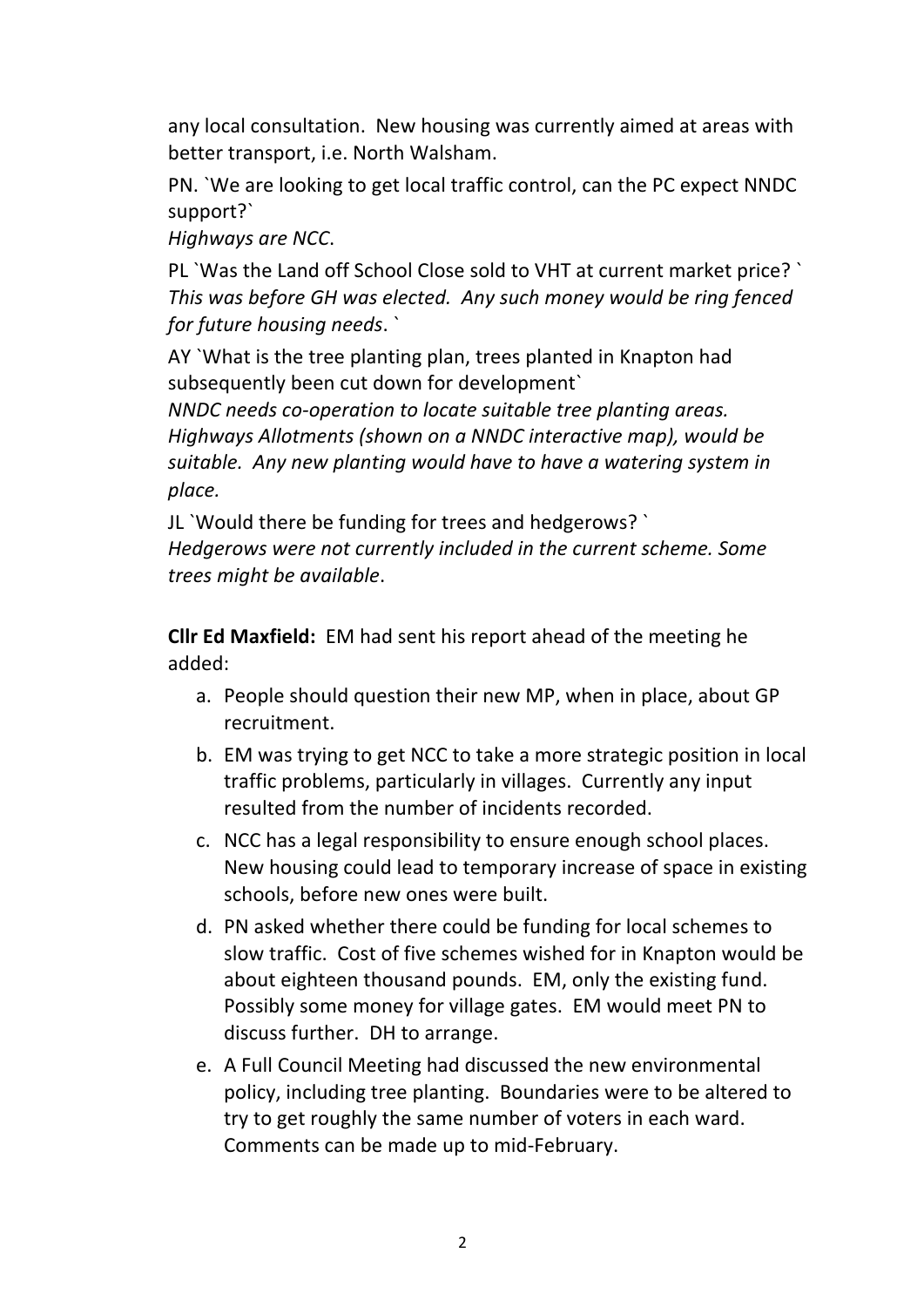- f. NDR had overspent and there were safety issues. Information on the NCC website.
- g. Early age grants were in place for anyone providing services for 0- 2 year olds.
- h. Funding was in place for Pocket Parks. PN `would land with no road access be suitable. EM *`yes`.*

Cllrs EM and GH left the meeting (8.10pm).

**4. Minutes of the Meeting held on October 8th:** were agreed and signed by the Chairman. Proposed LW, seconded AY.

### **5. Matters Arising:**

- (i) PL asked about sharing the cost of cutting the path to Mundesley with Mundesley PC. They had been approached twice and refused. DH to write to ask them again.
- (ii) Draft licence for Car Park to be discussed under item 9.
- (iii) Playground matting had been laid. Playground inspection carried out. There had been some minor vandalism, a removed screw, replaced by PL. PL asked whether those will to do a recommended weekly inspection could have a days` training, shared perhaps with Paston and Southrepps. DH to find out. MADRA had suffered some vandalism. A night time security camera was suggested. PN had a meeting with MADRA scheduled for 7th December and would know more after that.
- (iv) DH to contact Mundesley PC to ask again for help with the cost of cutting the path to Mundesley (£500 annually). This had been refused twice. DH to request reason for refusal if given again.
- (v) Speed Watch update: JL reported Stage 2 of Civilian Liaison had been passed by the 7 volunteers in place. A Risk Assessment meeting would be held in January with a view to carrying out the watch in the spring. JL was providing PC support.
- (vi) The Churchyard had been cut and the Parish Council had paid £250 to the Knapton Church Fund.

# **6. Parish Councillor`s Reports:**

AY:

**a.** Plans had been received for the Barns at Old Hall Farm. AY had visited neighbours. AY was concerned about the access on to Hall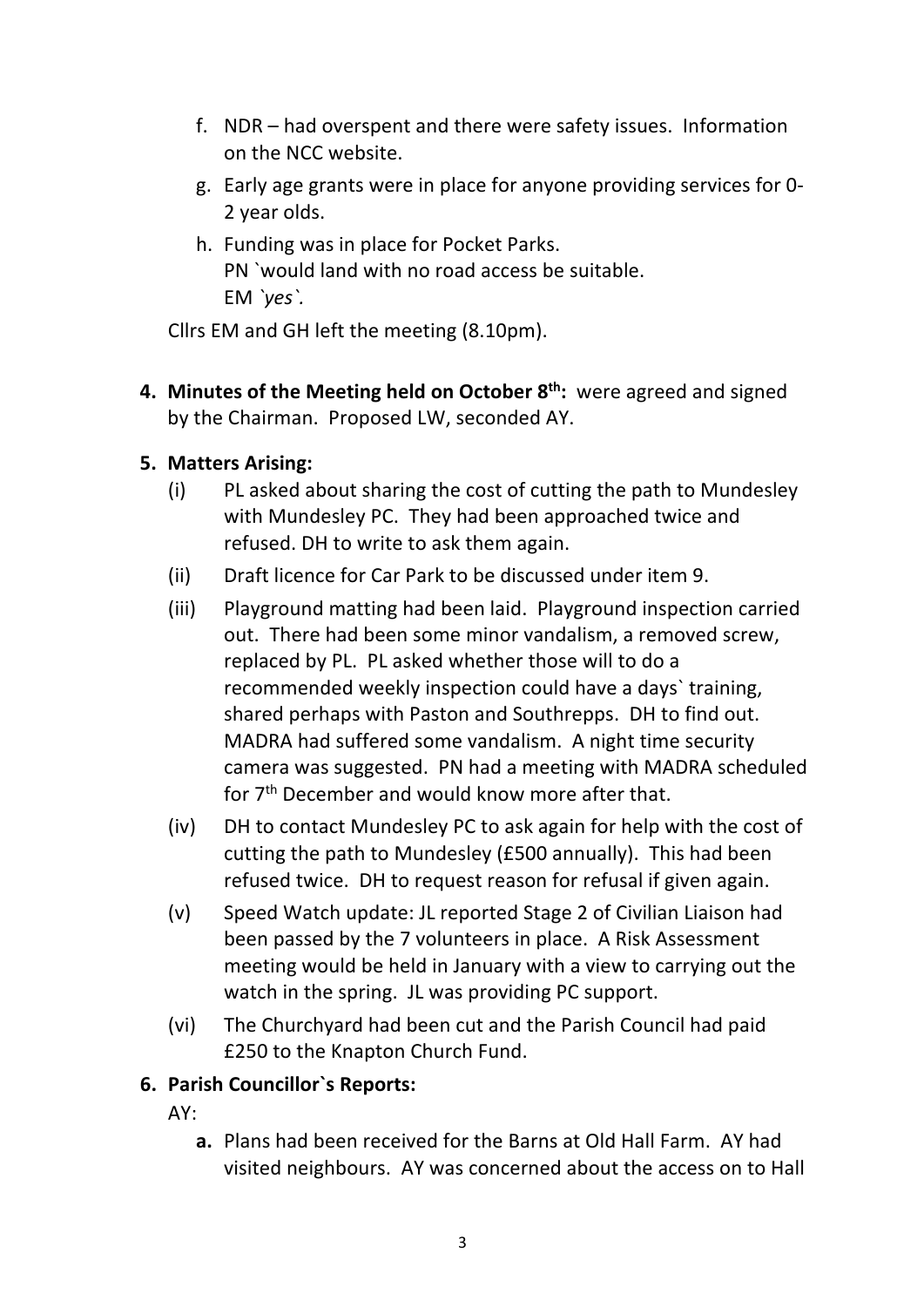Lane. It was hoped the 30mph speed restriction would be extended to beyond this. (PN confirmed this could be done but cost to the PC would be £7000).

- **b.** AY had met with Sharon Garth at NNDC, who was happy with playground spending. DH to write to thank NNDC. A plaque should be put on the site – action AY.
- **c.** AY had been to the Bacton Gas Site meeting. Nothing to report.

LW: Footpaths were in good order.

DH to ask for a street sweeper in Knapton.

DBL: reported building was progressing well on the Land off School Close. He was concerned about the western border and hedge cutting.

DBL would remind VHT that this was their responsibility. AY asked about siting for the beacon. Nothing yet decided. AY suggested it could go back to MADRA. For decision at the February meeting.

JL: showed the meeting pictures of two possible speed reduction signs. Both battery powered, battery life about two weeks. Could be sited on the main road. Data collection was possible. Cost £3695. PN and DH to investigate grant funding.

- **7. Finance, Budget and Precept for 2019-2020:** the clerk circulated a budget showing a predicted small overspend. The budget was agreed by all. Precept to remain at present £4250. Precept Application was signed by the chairman and the clerk. A cheque for £208 for clerk, office and travel was signed.
- **8. Operation London Bridge:** the clerk had attended a NPTS training day. Operation London Bridge is the code name for action to be taken in case of death of the sovereign.
	- **a.** A flag flying code during the days of mourning is in place. DH to advise DBL when necessary.
	- **b.** A book of condolence could be placed in the church. This should be loose-leaf and on bespoke paper (cost about 10-15p per sheet, to be bound at a cost of about £40). LW suggested some pages should be put in the church and a decision on binding made when use had been identified. All agreed.
- **9. Car Park Security:** A draft licence had been received from Victory Housing Trust. PL said locking the car park was not practical. There were two uprights to be padlocked and no-one would want to take on this responsibility.After discussion, it was agreed that DH would write